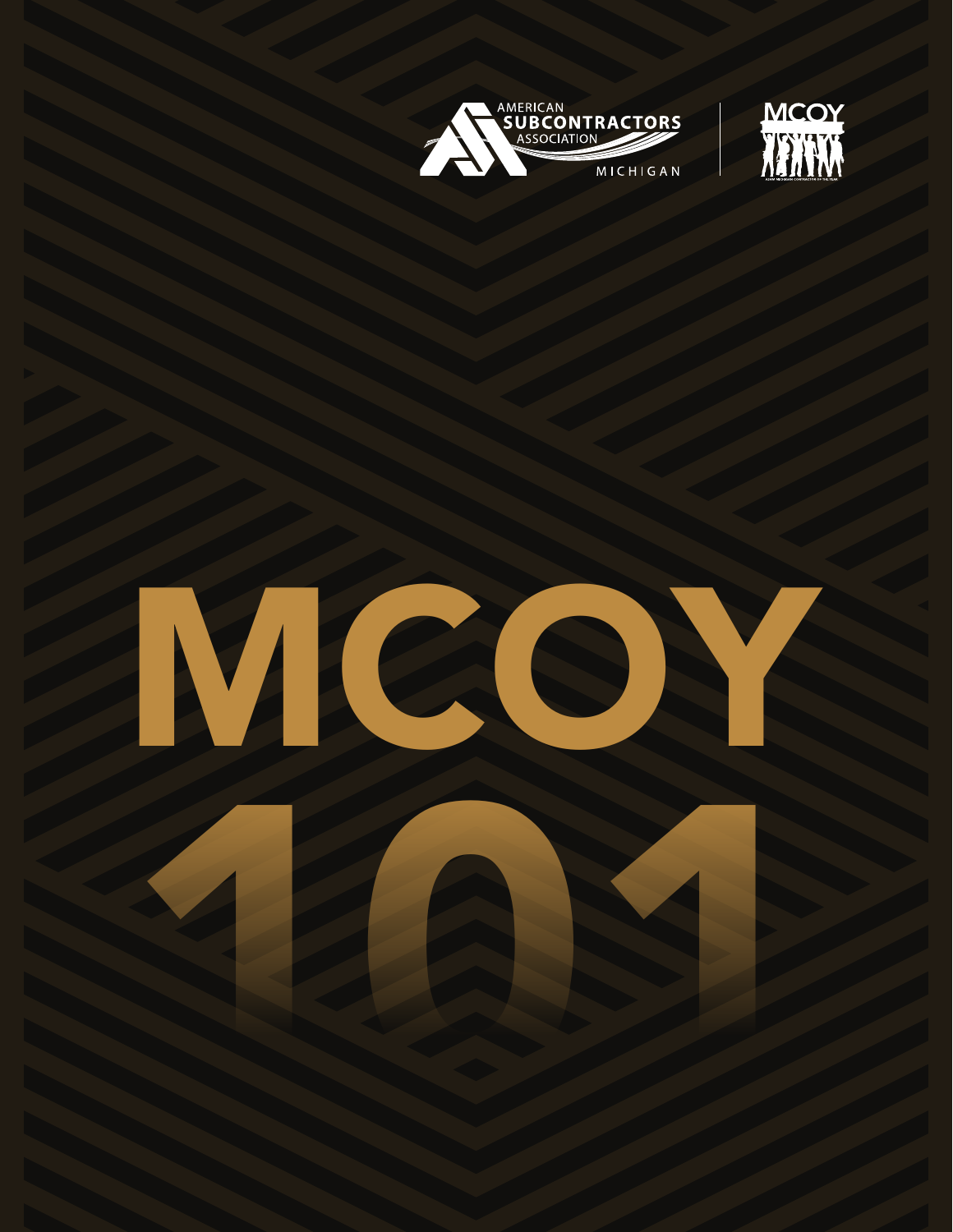#### MCOY AWARDS OVERVIEW

The Annual Michigan Contractor of the Year (MCOY) Awards allow ASAM membership to celebrate the General Contractors and Construction Managers who exhibit best practices, professionalism and collaboration with Michigan's trade contractor community. This document is a brief overview of the MCOY nomination and voting processes - for a detailed look at criteria and rules, click [here](https://asamichigan.net/mcoy-rules).

#### ASAM MEMBER ELIGIBILITY (for nominations and voting)

- Must be a "trade contractor" or "supplier" member of the association.
- Service providers and chapter sponsors are not eligible to nominate or to vote, but are invited to attend the award ceremony.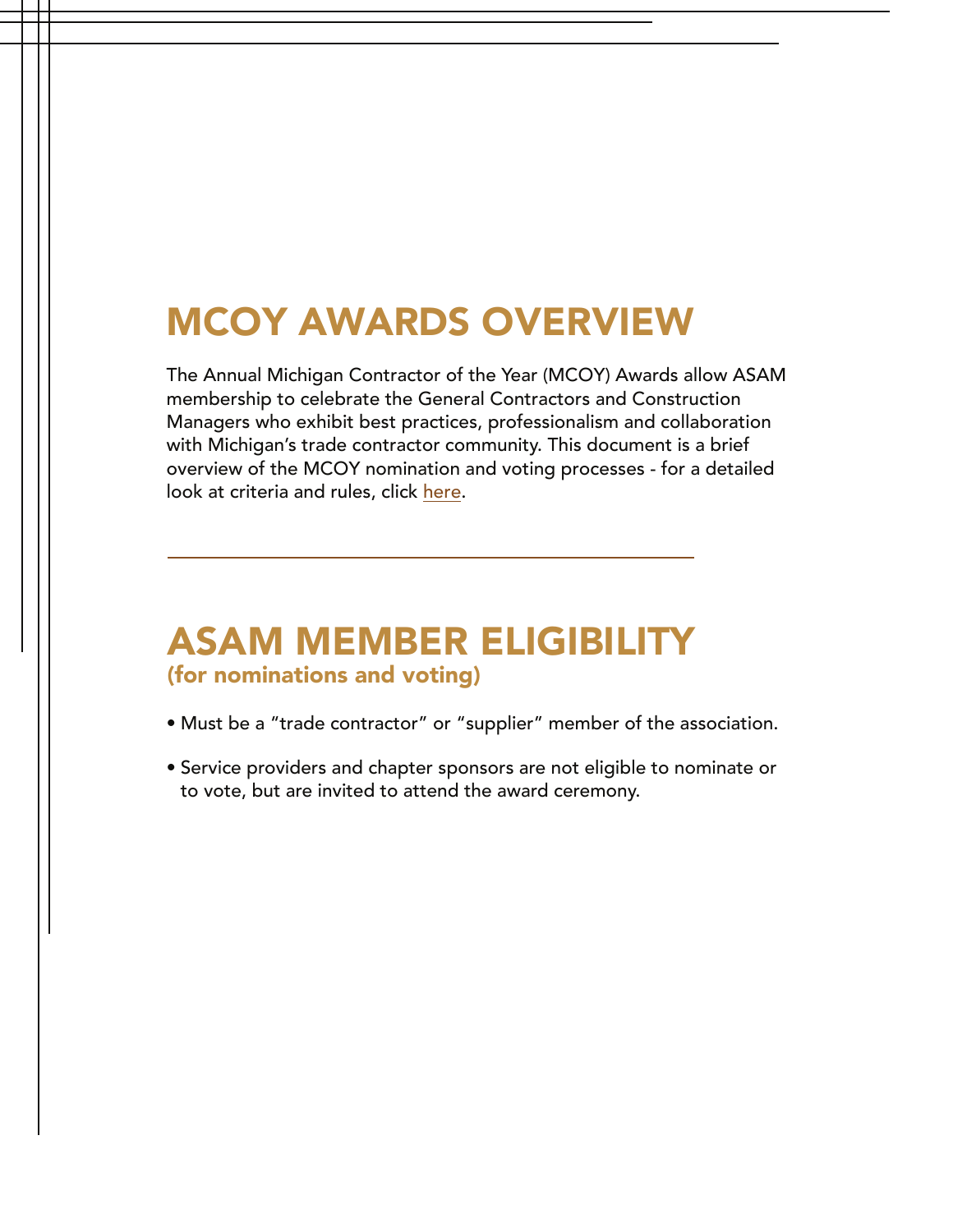"The MCOY Awards allow us to showcase the best of the best as voted on by the people working directly with our GC and CM partners."

Travis Koetje, Burgess Concrete 2022-2023 MCOY Chairperson

### STEP ONE: NOMINATIONS

- Voting members nominate General Contractor or Construction Manager companies they've worked with in the last year and based on the voting criteria listed below.
- ASAM member companies are emailed a specialized link for nominations.
- Each nominee must receive a minimum of 3 votes to qualify as a nominated company.
- After tallies from Step One have been counted, the top 8 nominated companies will be included in Step Two, voting for the award.

| 1. Please nominate up to three candidates. If your company has fewer than three nominations, please write N/A in the extra box(es). * |               |
|---------------------------------------------------------------------------------------------------------------------------------------|---------------|
| Nominee One                                                                                                                           |               |
| Nominee Two                                                                                                                           |               |
| Nominee Three                                                                                                                         |               |
|                                                                                                                                       | <b>Submit</b> |
|                                                                                                                                       | 0%            |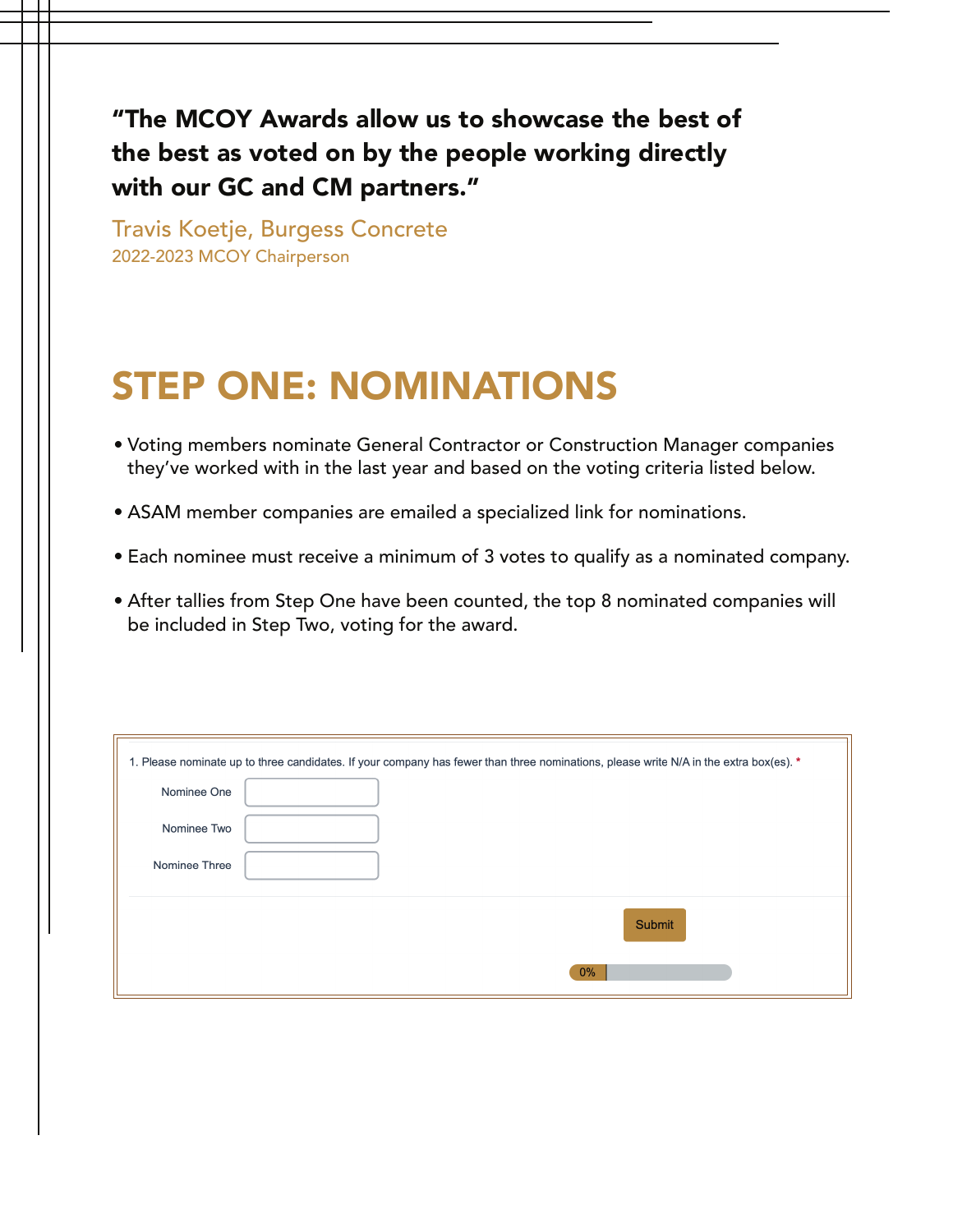## VOTING CRITERIA

Administrative Procedures - Clearly defines administrative procedures at the time of contract issue. Provides a contract and replies to RFI's, bulletin quotes, and other change correspondence in a timely manner, and requires all trade contractors to do the same. Does not expect the trade contractor to take unnecessary risks or make assumptions that may later prove false.

Bid Ethics & Practice - Follows and ensures the integrity of the bid process for both publicly and privately bid projects. Ensures consistency as it relates to the scope of work, plans, specifications, and contracts, and provides sufficient time to react to changes noted in addenda, RFI's, and other communications. Does not knowingly push undue risk onto trade contractors. Respects confidentiality of trade contractor quotes and follows fair post-bid procedures by not engaging in bid shopping.

Communication - Questions and concerns are dealt with in a timely manner so as to keep the project moving forward. Regularly communicates candidly, openly, and professionally, shares successes and challenges to all of those involved in the project.

Project Onsite Supervision - An experienced supervisor who understands effective workflow. Creates a team approach with trade contractors. Limits delays and wasteful sequencing, stacking, and acceleration. Takes the lead in dealing with site challenges, professionally and in a timely manner, and treats individuals with respect and dignity. Provides sufficient supervisory manpower to meet project needs.

Payment Terms - Clearly outlines and communicates contract payment terms & requirements. Proactively communicates any payment delays. Recognizes the importance of cash flow to the trade contractors on the project. As project progresses, releases retainage in a timely fashion. Fights for reasonable trade contractor payment terms and holds owners accountable.

Project Relationships & Collaboration - Establishes a spirit of teamwork in the office and in the field. Handles all team members' concerns and input in a cooperative, reasonable manner. Sets the tone on the job for all to work together for the good of the project. Manages the owners' expectations and works to ensure that all trade contractors involved maintain a positive reputation. Executes and promotes collaborative problem-solving techniques.

Quality Workmanship - Establishes applicable standards for quality of work that meet or exceed the industry standards. Utilizes these quality standards as the measuring stick for workmanship quality. Develops work plans which promote quality workmanship. Engages all contractors in the exploration of best practices and innovative solutions as it relates to the construction process.

Safety - Leads the way in creating a safe job site by ensuring each site is clean, neat, organized and routinely inspected. Provides written standards as it relates to job site safety, creates a job environment that encourages safety education, proactive site-specific safety planning, and holds all of those involved on a project accountable to follow these standards.

Schedule Coordination - Builds collaborative, realistic, and dependable schedules. Consistently updates and communicates revised schedules with all trade contractors. Understands project flow, trade contractor task durations, and proactively solves road blocks. Effectively sequences the work and holds everyone accountable to meet the project schedule.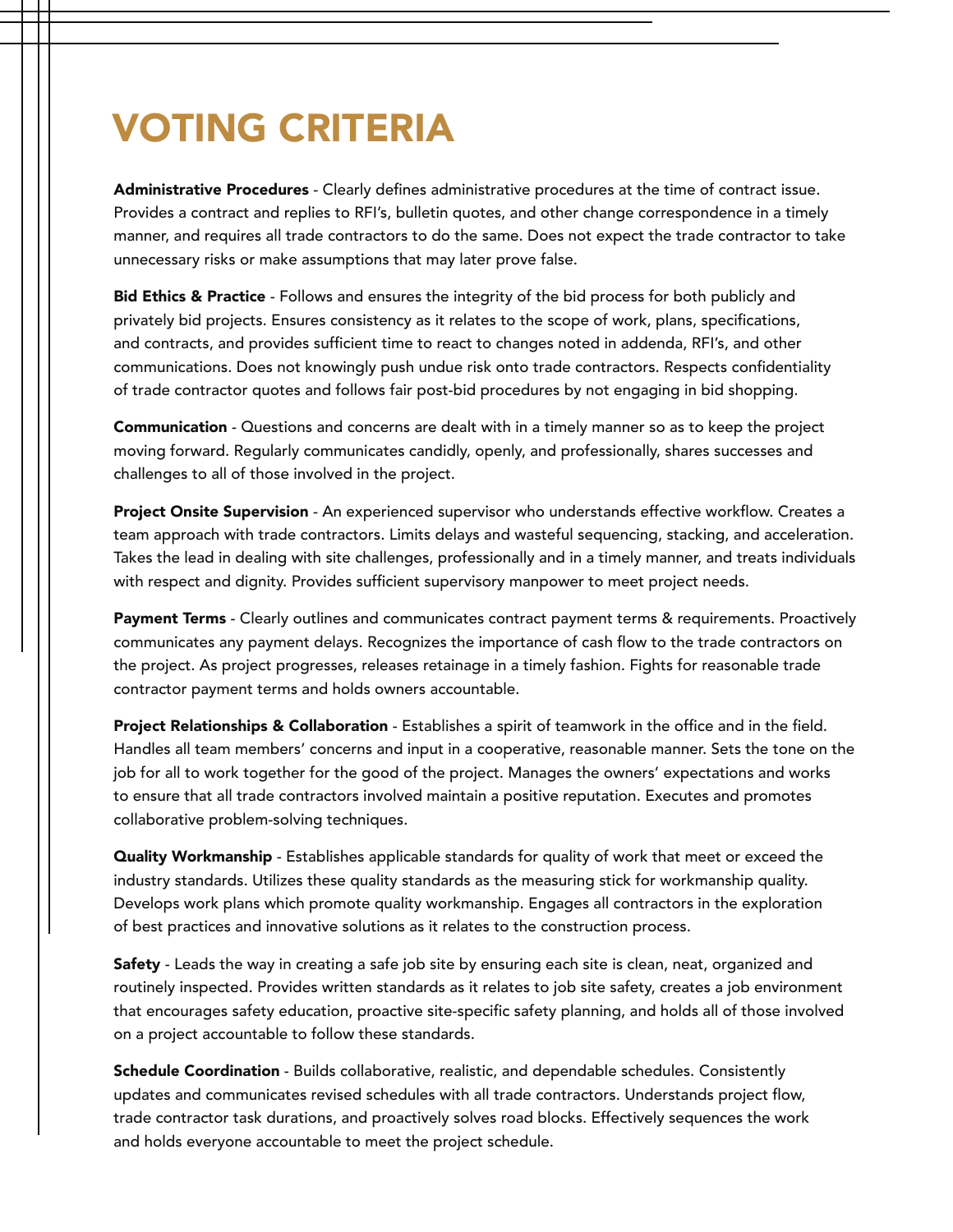"When voting, we typically bring in lunch and schedule a team meeting with everyone who has relevant information. We know it's going to take a little while and we want to provide quality feedback."

John Turner, Vos Glass 2022-2023 ASAM President

## STEP TWO: VOTING

- All voting will be conducted electronically through ASAM's subscription to Alchemer.
- Each ASAM member company will be emailed a specialized link for voting.
- Eligible voting members vote for only the nominee companies that they have experience working with in the last year. If a voting member does not have experience working with the nominee in the last year, they are welcome to leave a general comment about the nominee.
- Each nominee will be evaluated based on "MCOY Award voting criteria". For a vote to count, a minimum of 7 of the 9 categories must receive scores (only 2 N/As allowed per nominee).
- Each category is weighted equally.
- If the ASAM member does not have any experience in evaluating a particular nominee, an "N/A" score will be allowed in each of the 9 voting categories. The vote will not be included in calculating the total average score calculation and it will not be included toward the overall minimum of 35% of the total completed votes.
- In voting/scoring for a particular category (e.g. Safety), if the ASAM member does not have any experience with the nominee for that category, an "N/A" score will not be included in calculating the total average score calculation. Again, for a vote to count for a nominee, a minimum of 7 of the 9 categories must receive scores (only 2 N/As allowed per nominee). The average will be calculated based on the total score divided by the number of categories.
	- Example five categories received "Some effort" worth 5 points each, 25 points; two categories received "No effort" worth 2 points each, 4 points; two categories received "Shows it" worth 6 points each, 12 points. Total points would equal 41. The total average for this nominee's vote would be 4.5556 (41/9).
- Each ASAM member company may only vote once. The primary member from each member company has the responsibility of conducting their internal company evaluation of nominees and electronically entering their scores on behalf of their company.